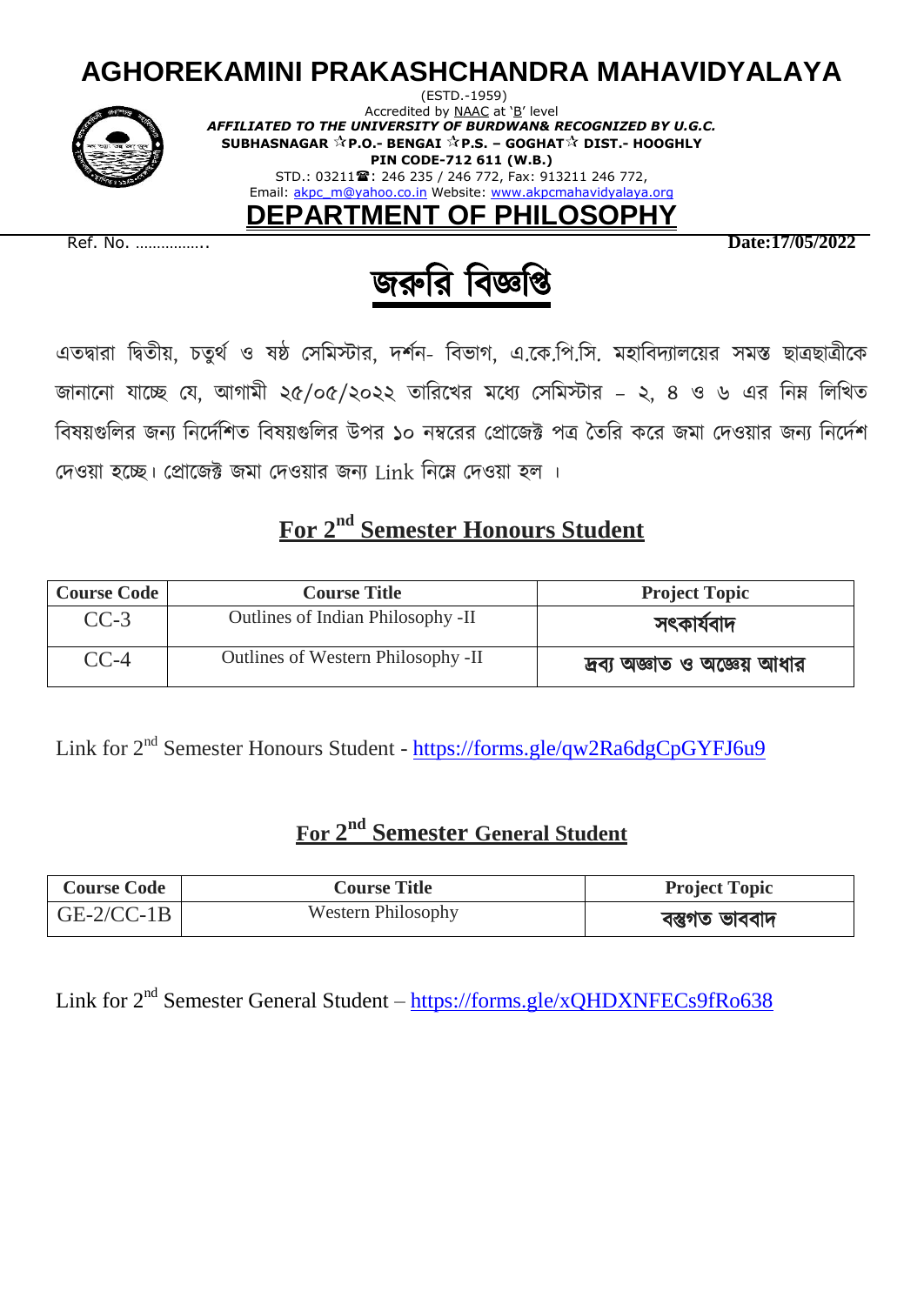# **AGHOREKAMINI PRAKASHCHANDRA MAHAVIDYALAYA**



(ESTD.-1959) Accredited by NAAC at 'B' level *AFFILIATED TO THE UNIVERSITY OF BURDWAN& RECOGNIZED BY U.G.C.* **SUBHASNAGAR P.O.- BENGAI P.S. – GOGHAT DIST.- HOOGHLY PIN CODE-712 611 (W.B.)** STD.: 03211 2: 246 235 / 246 772, Fax: 913211 246 772, Email: akpc\_m@yahoo.co.in Website: www.akpcmahavidyalaya.org

## **DEPARTMENT OF PHILOSOPHY**

Ref. No. …………….. **Date:17/05/2022**

### **For 4 th Semester Honours Student**

| <b>Course Code</b> | <b>Course Title</b>        | <b>Project Topic</b> |
|--------------------|----------------------------|----------------------|
| $CC-8$             | Western Logic-I            | অস্তিত্বমূলক তাৎপর্য |
| $CC-9$             | Psychology                 | আই.কিউ               |
| $CC-10$            | Philosophy of Religion     | অমঙ্গলের সমস্যা      |
| $SEC-2$            | Philosophy of Human Rights | মানবাধিকার           |

Link for 4<sup>th</sup> Semester Honours Student - <https://forms.gle/URKn4PDKy3p9v6rt8>

#### **For 4 th Semester General Student**

| <b>Course Code</b> | <b>Course Title</b>            | <b>Project Topic</b> |
|--------------------|--------------------------------|----------------------|
| $GE-4/CC-1D$       | Contemporary Indian Philosophy | অহিংসা ও গান্ধী      |
| $SEC-2$            | Philosophy of Human Rights     | মানবাধিকার           |

Link for 4<sup>th</sup> Semester General Student – <https://forms.gle/zr8t2b3RFfbsoz2r7>